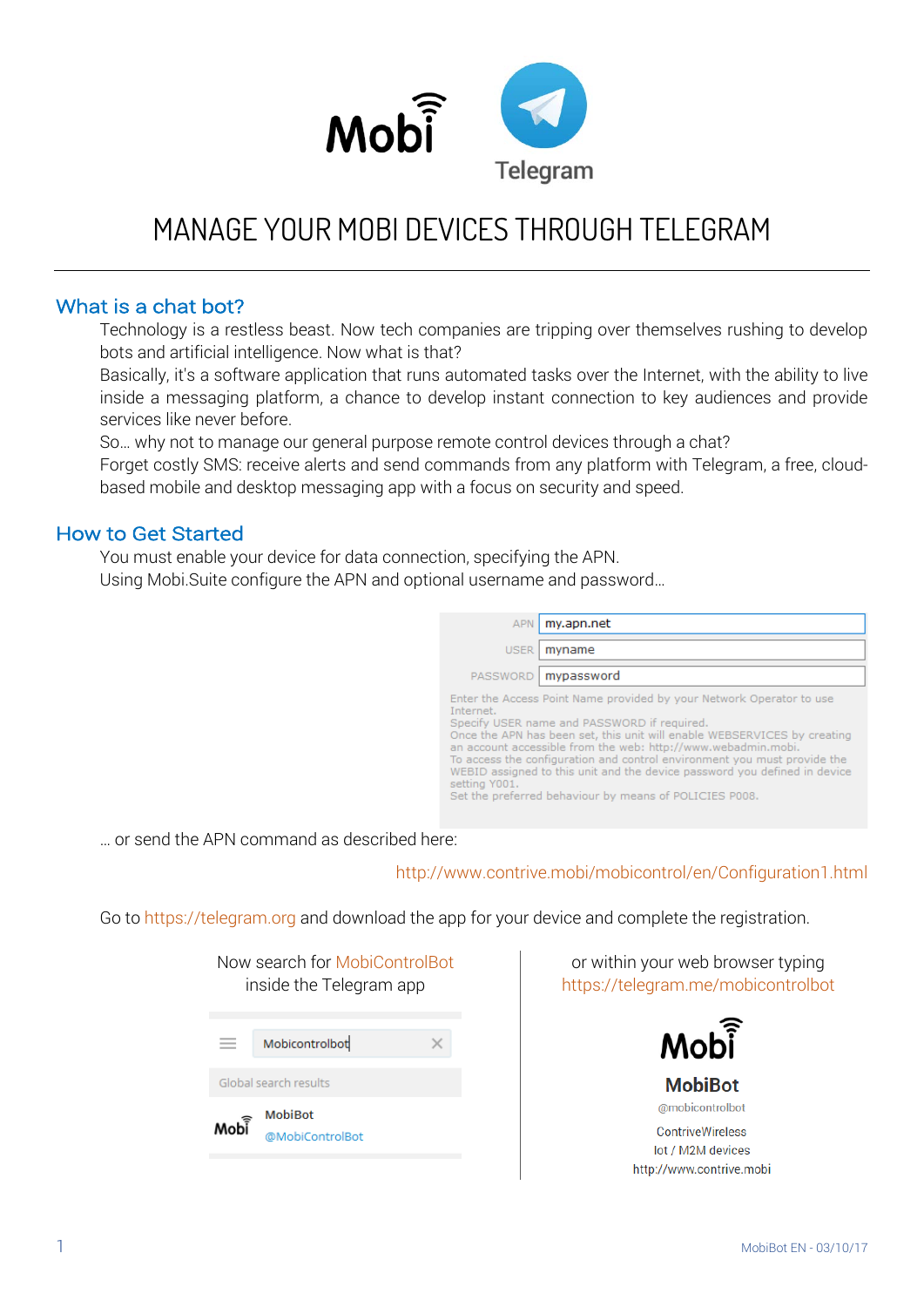Click the start button to subscribe the service provided by MobiBot.



Since you are disclosing personal information, you must confirm your will to share the phone number.

| ---<br>--   | Mobicontrolbot                    | MobiBot                       | $\mathcal{L}$ |
|-------------|-----------------------------------|-------------------------------|---------------|
|             | Global search results             | bot                           |               |
| <b>Mobi</b> | <b>MobiBot</b><br>@MobiControlBot |                               |               |
|             |                                   | Service enabled.              |               |
|             |                                   | /stop to unsubscribe<br>11:32 |               |
|             |                                   | Write a message               | 巳             |

You are now an active user of MobiBot. At any time you can unsubscribe from service sending /stop

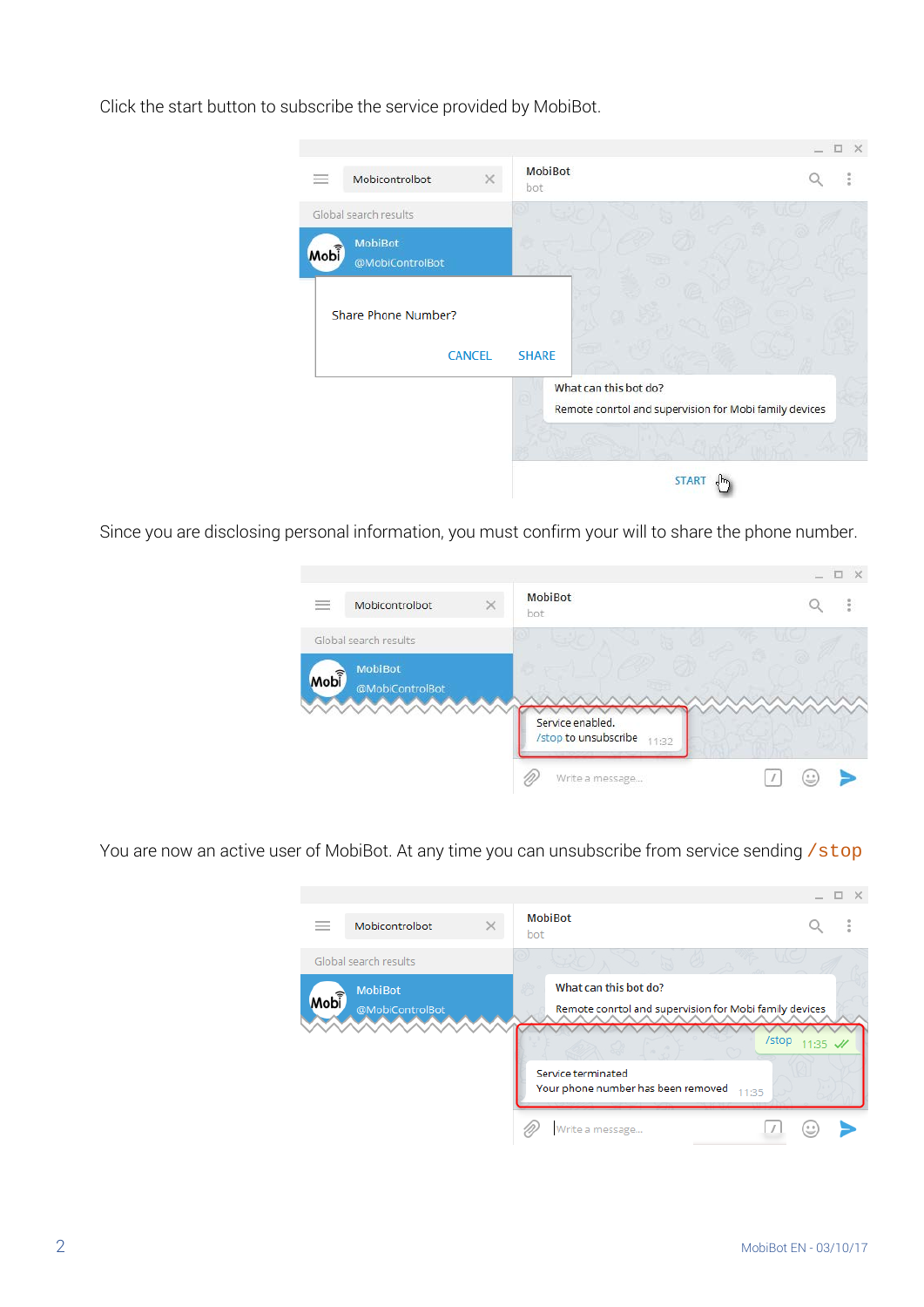#### Bot commands and help

Type a backslash to send a command to MobiBot. Available commands are listed once you enter a backslash.

|     |                                   | /start<br>$10:12$ // |
|-----|-----------------------------------|----------------------|
|     | Mobi /start Subscribe             |                      |
|     | Mobi /stop Unsubscribe            |                      |
|     | Mobi /user Service status         |                      |
|     | Mobi /help Briefinstruction       |                      |
| .⊜. | harabled Thomashid of unus device |                      |

Type /help for a short description of this service. English used by default if your language is not available.



Status of service is reported typing /user.

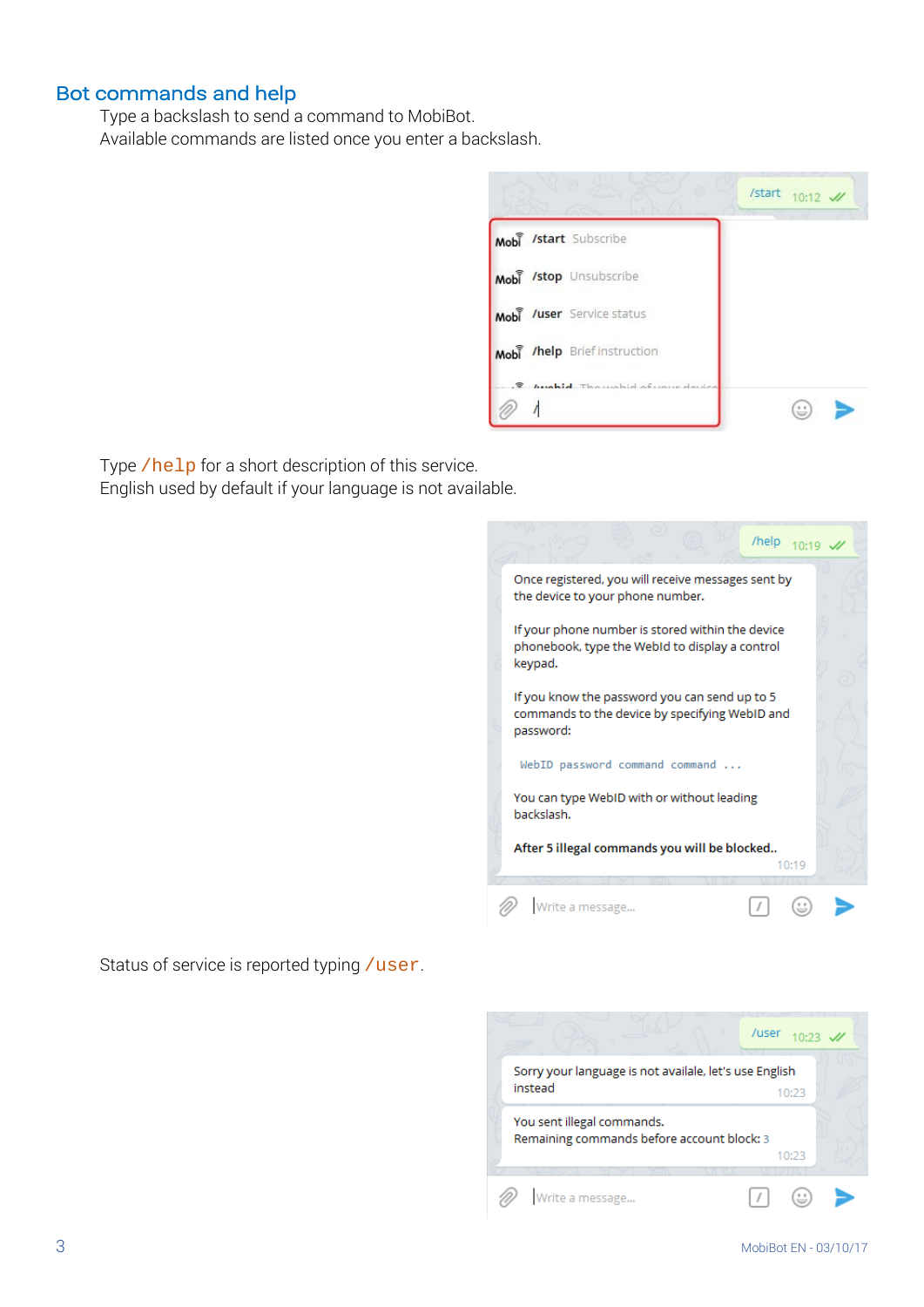#### Receive standard alerts from device

Once you started the service, you can receive alerts sent by your devices. Using Mobi.Suite or the Web interface configure the recipient's email, but instead of entering the email address, put the recipient's phone number (international format without + or 00) with leading

!c exclamation point + lowercase "c"

|                     | Mobi.Suite NoName.cmc* |  |                       |             | $\times$<br>п                                                                                                                                |
|---------------------|------------------------|--|-----------------------|-------------|----------------------------------------------------------------------------------------------------------------------------------------------|
|                     |                        |  |                       |             | S 2 2 2 4 4 1 0 5 2 3                                                                                                                        |
|                     |                        |  |                       |             | RECIPIENTS & R001                                                                                                                            |
|                     | R001 Leon Kowalski     |  |                       | <b>NAME</b> | Leon Kowalski                                                                                                                                |
| R002                |                        |  |                       |             | EVENT Power Supply Failure                                                                                                                   |
| R003                |                        |  |                       | CALL        |                                                                                                                                              |
| R004                |                        |  | <b>ALTERNATE CALL</b> |             |                                                                                                                                              |
| R005                |                        |  |                       |             |                                                                                                                                              |
| <b>R006</b>         |                        |  |                       | SMS         |                                                                                                                                              |
| <b>R007</b>         |                        |  | <b>EXTENDED SMS</b>   |             |                                                                                                                                              |
| <b>R008</b><br>R009 |                        |  |                       | EMAIL       | Ic44556688                                                                                                                                   |
| R010                |                        |  |                       | <b>TEXT</b> | Power supply failure                                                                                                                         |
| R011                |                        |  |                       |             | Enter the NAME for the recipient that will receive one or more alerts issued                                                                 |
| R012                |                        |  |                       |             | when the selected EVENT occurs:                                                                                                              |
| R013                |                        |  |                       |             | - CALL, plays a voice message if the recipient answers the call.<br>- ALTERNATE CALL, used when the the primary call fails.                  |
| R <sub>0</sub> 14   |                        |  |                       |             | - SMS, including the specific TEXT.<br>- EXTENDED SMS, including the specific TEXT and device status.                                        |
| R015                |                        |  | email.                |             | - EMAIL, including specific TEXT in Subject line and device status in body                                                                   |
| R016                |                        |  |                       |             | - TEXT to be used within alerts.                                                                                                             |
| R017                |                        |  |                       |             | Set POLICIES P003 if you want to enable recipients on daily basis.<br>Check if you want to include this text within the report issued on NOW |
| R018                |                        |  | request.              |             | Enable / disable recipient(s) using ALERT NOALERT command.                                                                                   |
|                     | <b>RECIPIENTS</b>      |  |                       |             | Mobi.Control                                                                                                                                 |

When the event occurs, you will receive a message like this:



The first bold line is the name you assigned to device. The second line is the text you specified.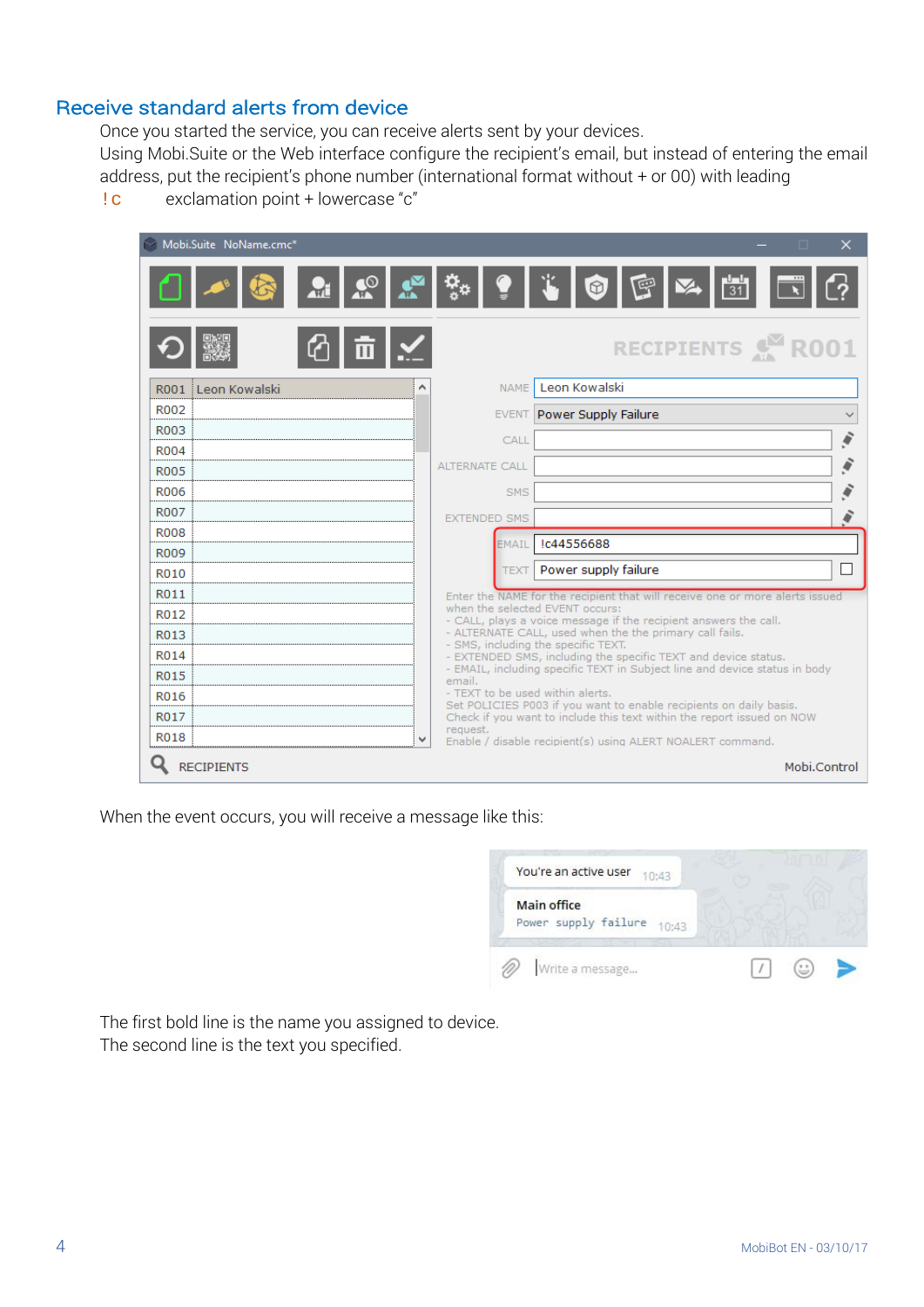# Receive extended alerts from device

If you want more information from your device, set the email field with the recipient's phone number (international format without + or 00) with leading

!C exclamation point + uppercase "C"

| Mobi.Suite NoName.cmc* |                     |             | ×<br>п                                                                                                                                       |
|------------------------|---------------------|-------------|----------------------------------------------------------------------------------------------------------------------------------------------|
|                        |                     |             | ▁▁▎ <u>▞</u> ▏▞▁▏░▕▝▏▏▏▏◎▎░▏ <sub>▓</sub> ▏▏                                                                                                 |
|                        |                     |             | RECIPIENTS & ROO1                                                                                                                            |
| R001 Leon Kowalski     |                     | <b>NAME</b> | Leon Kowalski                                                                                                                                |
| R002                   |                     |             | <b>EVENT Power Supply Failure</b>                                                                                                            |
| R003                   |                     | CALL        |                                                                                                                                              |
| <b>R004</b>            |                     |             |                                                                                                                                              |
| <b>R005</b>            | ALTERNATE CALL      |             |                                                                                                                                              |
| <b>R006</b>            |                     | <b>SMS</b>  |                                                                                                                                              |
| <b>R007</b>            | <b>EXTENDED SMS</b> |             |                                                                                                                                              |
| <b>R008</b>            |                     | EMAIL       | IC44556688                                                                                                                                   |
| <b>R009</b>            |                     | <b>TEXT</b> | Power supply failure                                                                                                                         |
| R010                   |                     |             |                                                                                                                                              |
| R011                   |                     |             | Enter the NAME for the recipient that will receive one or more alerts issued<br>when the selected EVENT occurs:                              |
| R012<br>R013           |                     |             | - CALL, plays a voice message if the recipient answers the call.<br>- ALTERNATE CALL, used when the the primary call fails.                  |
| R014                   |                     |             | - SMS, including the specific TEXT.                                                                                                          |
| R015                   |                     |             | - EXTENDED SMS, including the specific TEXT and device status.<br>- EMAIL, including specific TEXT in Subject line and device status in body |
| R016                   | email.              |             | - TEXT to be used within alerts.                                                                                                             |
| R017                   |                     |             | Set POLICIES P003 if you want to enable recipients on daily basis.<br>Check if you want to include this text within the report issued on NOW |
| R018                   | request.            |             | Enable / disable recipient(s) using ALERT NOALERT command.                                                                                   |
| <b>RECIPIENTS</b>      |                     |             | Mobi.Control                                                                                                                                 |

When the event occurs, you will receive a message like this:



The first line includes the name you assigned to device, followed by its WebId.

Below the alert message there is an additional button "GEO", click to open in your browser a page with map and geographic information about the location of your device.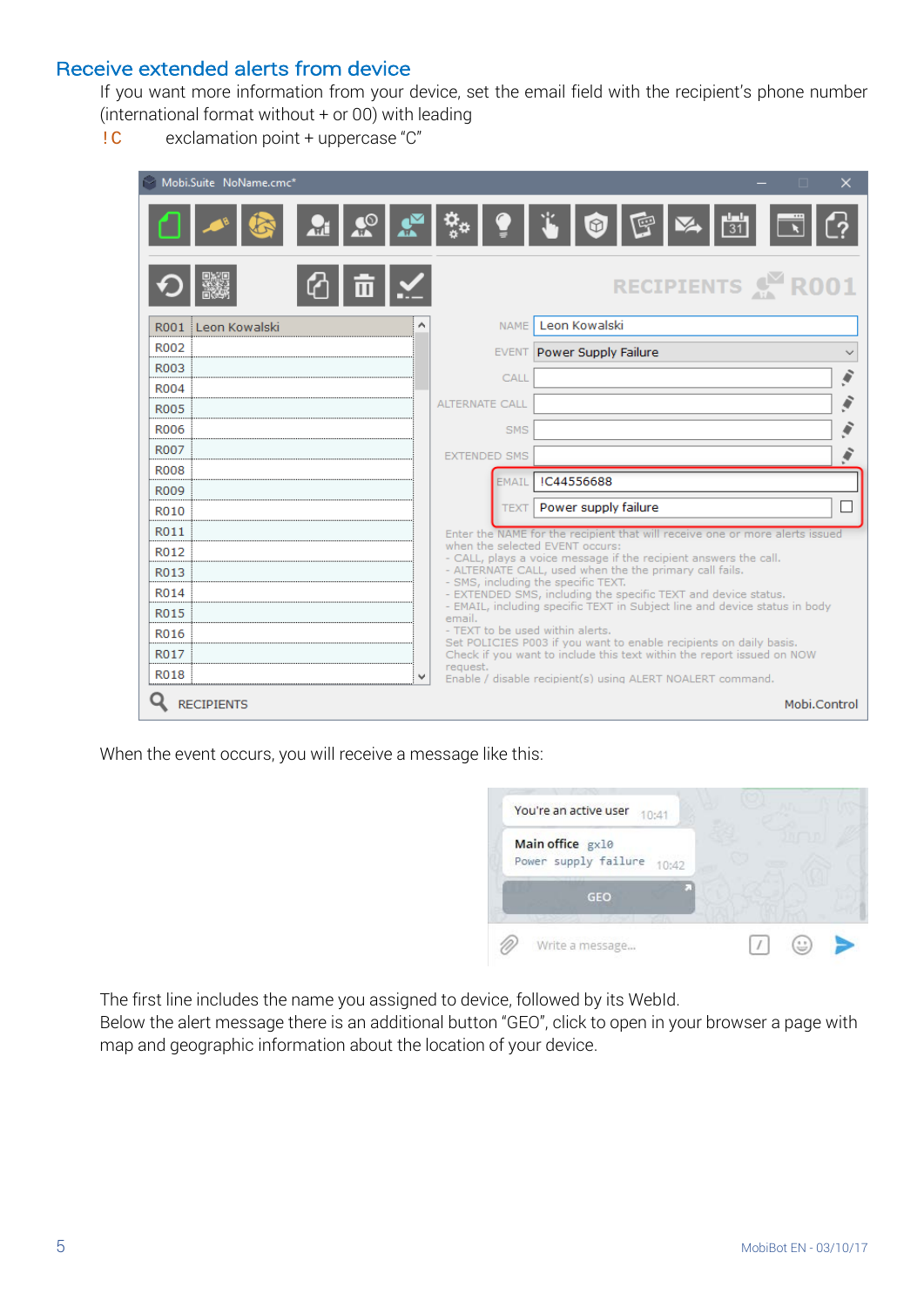## Emoticons within alert messages

There are 2 basic emoji you can add above your message. Put an exclamation point at the beginning of your TEXT to show a warning sing: !Power supply failure



Put a percent character at the beginning of your TEXT to show a green check: %Power supply OK



If you wish to add a different emoji taken from a huge list, read the document:

MobiBotEmoticons EN.pdf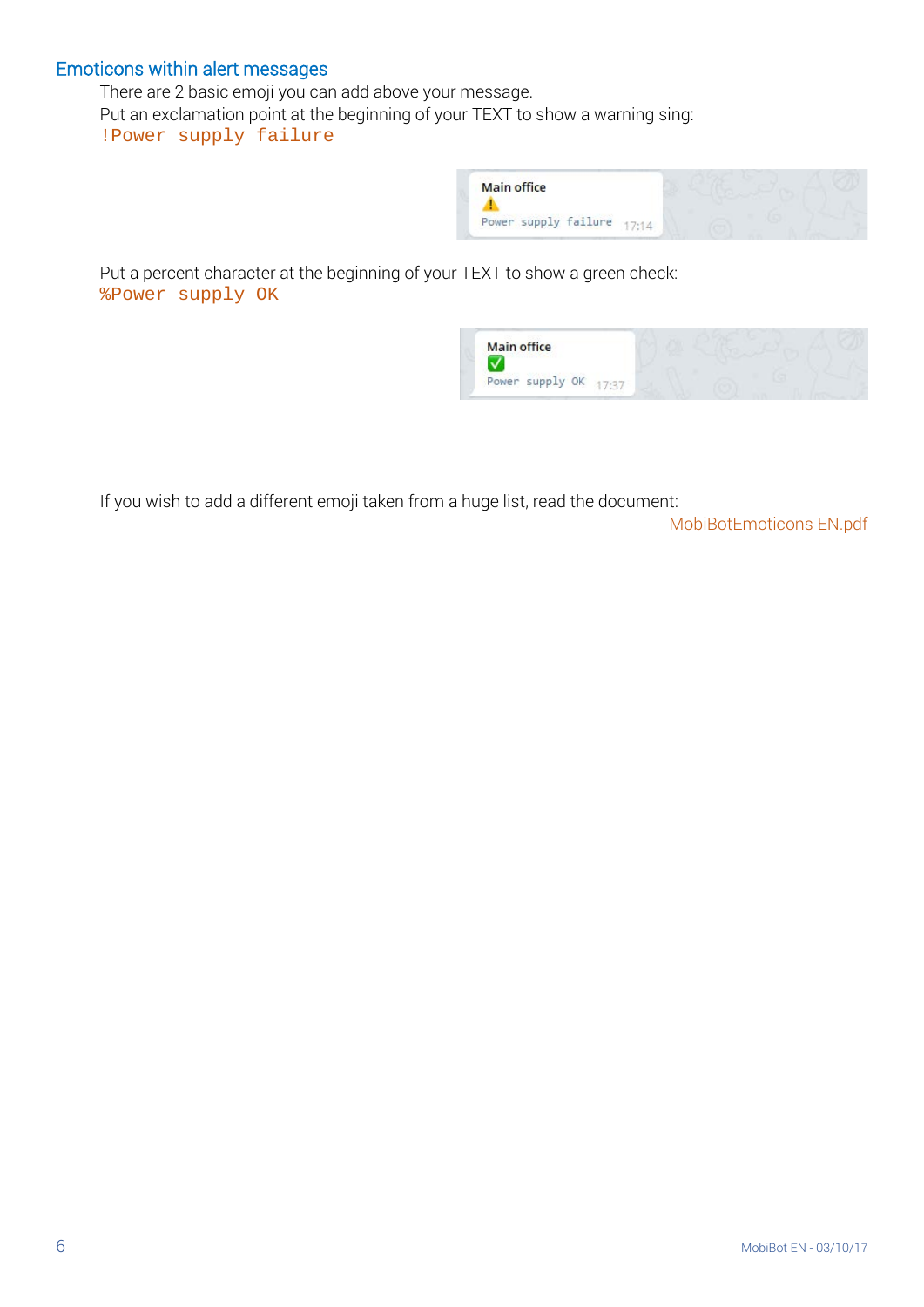## Control keyboard users group 1

If your phone number is stored within the SIM phonebook (user group 1), type the WebId (with or without the leading backslash) to display a complete control keypad.



Above the keypad you can see the name of the associated unit.

The button caption is the name assigned to output channel.

This is a persistent keypad, it remains within your chat (unless you clear it) and you can use it to control the device at any time.

Of course you can ask to display it whenever you want by sending the WebId.,

| <b>BUTTON</b>    | <b>FUNCTION</b>                                                                                                                          |
|------------------|------------------------------------------------------------------------------------------------------------------------------------------|
| CLIP1            | Simulate an incoming voice call from your phone number<br>default action: pulse on output $1 -$ in the example above: BOX                |
| CLIP2            | Simulate an incoming data call from your phone number<br>default action: pulse on output $2 - in$ the example above: GATE                |
| <b>STATUS</b>    | Return the status for all active channels of your device<br>Taken from the cloud, time elapsed since last update from device is reported |
| ON1              | Turn on output $1-$ in the example above: BOX                                                                                            |
| ON <sub>2</sub>  | Turn on output $2 - in$ the example above: GATE                                                                                          |
| OFF1             | Turn off output $1 -$ in the example above: BOX                                                                                          |
| OFF <sub>2</sub> | Turn off output $2 - in$ the example above: GATE                                                                                         |
| <b>LOG</b>       | Return the log (history)<br>Taken from webserver                                                                                         |
| <b>GEO</b>       | Display the location of device: nearest address and map                                                                                  |

All commands are queued, waiting to be fetched by device.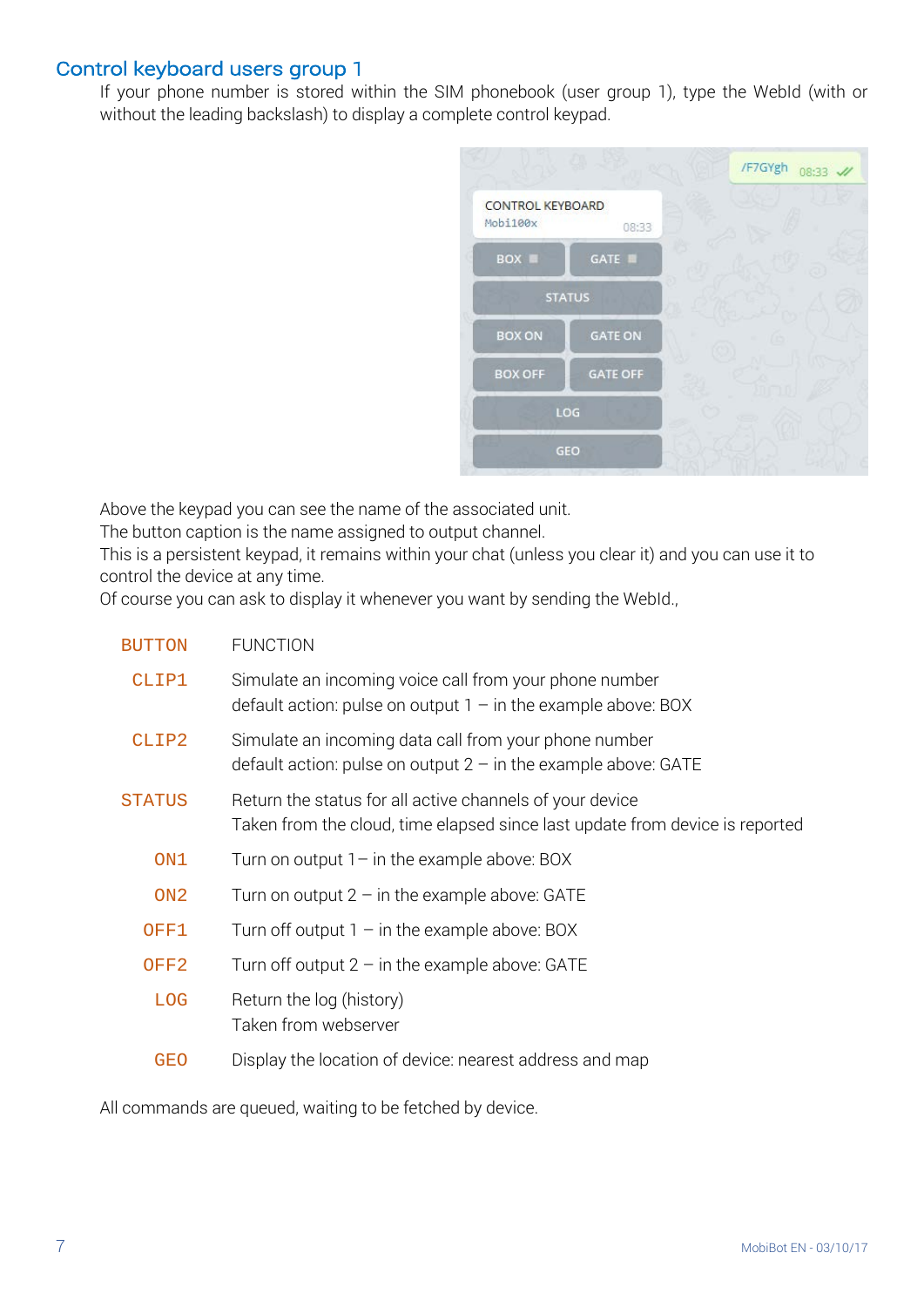# Control keyboard users group 2

If your phone number is stored within the device phonebook (user group 2), type the WebId (with or without the leading backslash) to deploy the action configured in TWITTER field.

| Mobi.Suite NoName.cmc | ×                                                                                                                                                |
|-----------------------|--------------------------------------------------------------------------------------------------------------------------------------------------|
|                       | <b>Q Q Q Q Q</b> Q Q Q © Q Q <del>U</del>                                                                                                        |
|                       | <b>GROUP 2 USERS @ U001</b>                                                                                                                      |
| U001                  | NAME   Harry Briant                                                                                                                              |
| U002                  | +44886644<br>PHONE                                                                                                                               |
| U003                  | <b>EMAIL</b>                                                                                                                                     |
| U004                  |                                                                                                                                                  |
| <b>U005</b>           | 6<br><b>TWITTER</b>                                                                                                                              |
| <b>U006</b>           | <b>START</b><br><b>INTERACTIVE SMS NONE</b>                                                                                                      |
| <b>U007</b>           | <b>EXPIRY</b><br><b>INTERACTIVE SMS NONE</b>                                                                                                     |
| <b>U008</b>           | TICKET <sub>000</sub><br>INTERACTIVE SMS NONE                                                                                                    |
| U009                  | Enter the NAME for the user enabled to operate the unit by free calls and                                                                        |
| U010                  | shortcut commands.                                                                                                                               |
| U011                  | - PHONE number recognized for calls and commands received within SMS.<br>- EMAIL address recognized for commands received within Subject line.   |
| U012                  | - TWITTER identifier recognized for commands received within a tweet.<br>- START, optional activation date/time                                  |
| U013                  | - EXPIRY, optional termination date/time (user will be deleted)                                                                                  |
| U014                  | - TICKET, optional allowed number of operations (user is kept in memory)<br>An interactive SMS could be issued when this user becomes active, is |
| U015                  | removed or a ticket is consumed.<br>Set POLICIES P002 if you want to enable users group on daily basis.                                          |
| U016                  | Enable/disable group 2 using START2/STOP2 commands.                                                                                              |
| U017                  |                                                                                                                                                  |
| U018                  |                                                                                                                                                  |
| <b>GROUP 2 USERS</b>  | Mobi.Control                                                                                                                                     |

A complete control keyboard (the same shown to users group 1) is shown setting this parameter to 6



The keypad above, with CLIP1 and CLIP2 is shown setting this parameter to 5



The keypad above, with CLIP2 is shown setting this parameter to 4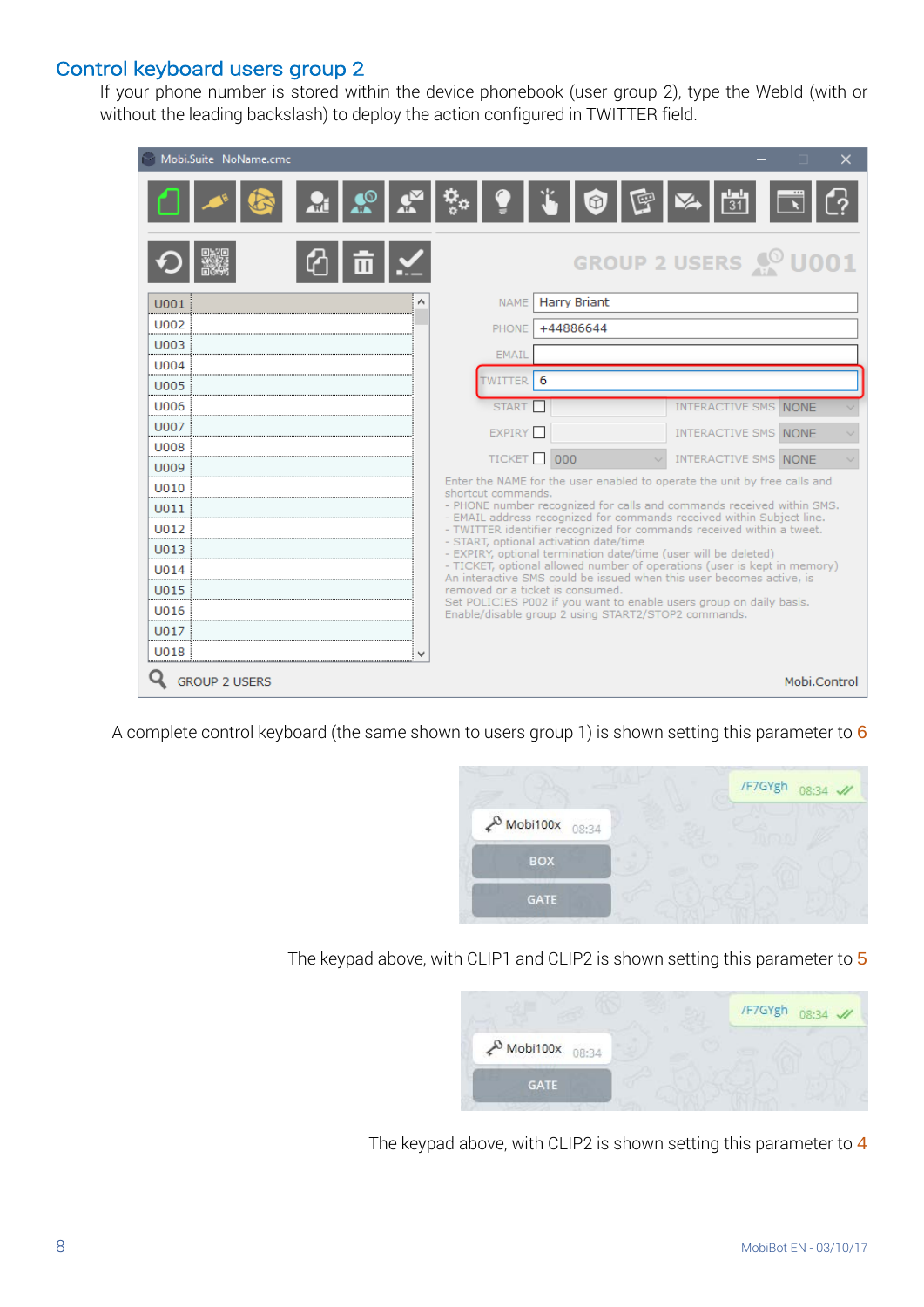

The keypad above, with CLIP1 is shown setting this parameter to 3

|                                     |                 | /F7GYgh<br>08:35 // |
|-------------------------------------|-----------------|---------------------|
| <b>CONTROL KEYBOARD</b><br>Mobi100x | 08:35           |                     |
| <b>BOX ON</b>                       | <b>GATE ON</b>  |                     |
| <b>BOX OFF</b>                      | <b>GATE OFF</b> |                     |

The keypad above, with ON | OFF buttons is shown setting this parameter to 2



Only the location of remote device is shown setting this parameter to 7

The status is returned setting this parameter to 8

Feature disabled for users belonging to group 2, specifying any other value or leaving this filed blank.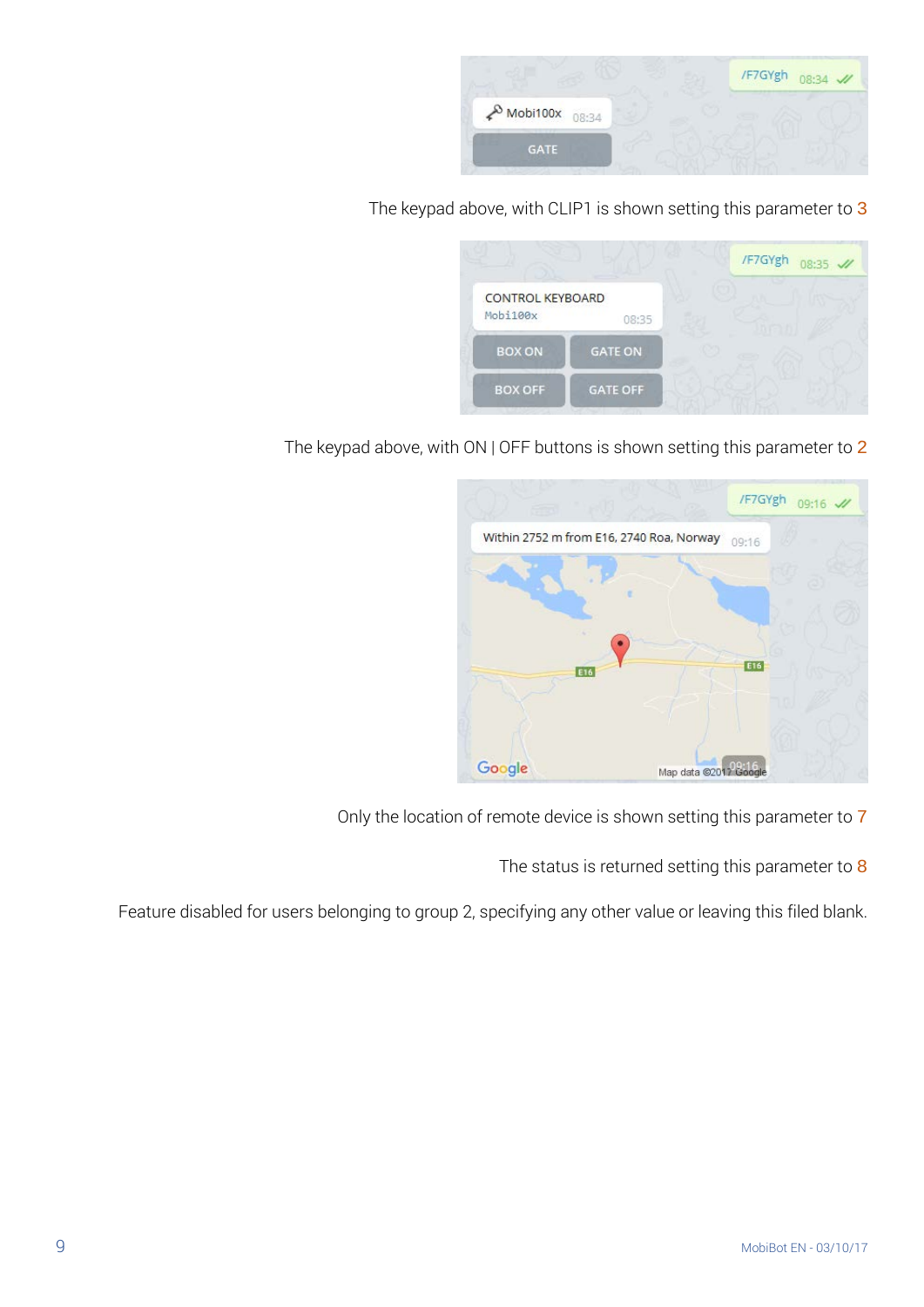## Send commands to device

If you are an user and you know the password of your device, you can send commands specifying the WebID and password of the remote unit you want to control, followed by commands (up to 5). In the example below we send to device having WebId  $F7GYgh$  the following commands:

stop2 disable users group 2, and

OUT2=1,000010 turn on output 2, release after 00 hours 00 minutes 10 seconds



For the complete reference of available commands, see here:

<http://www.contrive.mobi/mobicontrol/en/Commands1.html>

Commands are queued, waiting to be fetched by device. Commands are routed to device in real time if you enabled persistent link, see here:

<http://www.contrive.mobi/mobicontrol/en/PersistentLink.html>

You can see the list of commands waiting to be fetched by device by typing / queue



Entering the wrong password commands are rejected, after 8 attempts to access the remote unit using a bad password, remote web access to device will be locked.



Commands are stored in the cloud to be delivered once your device will link the Internet. Even if you can send any command to remote device, you will never receive the answer, just the confirmation that command has been queued for delivery.

To verify the firmware version running on your remote device type / $ver$